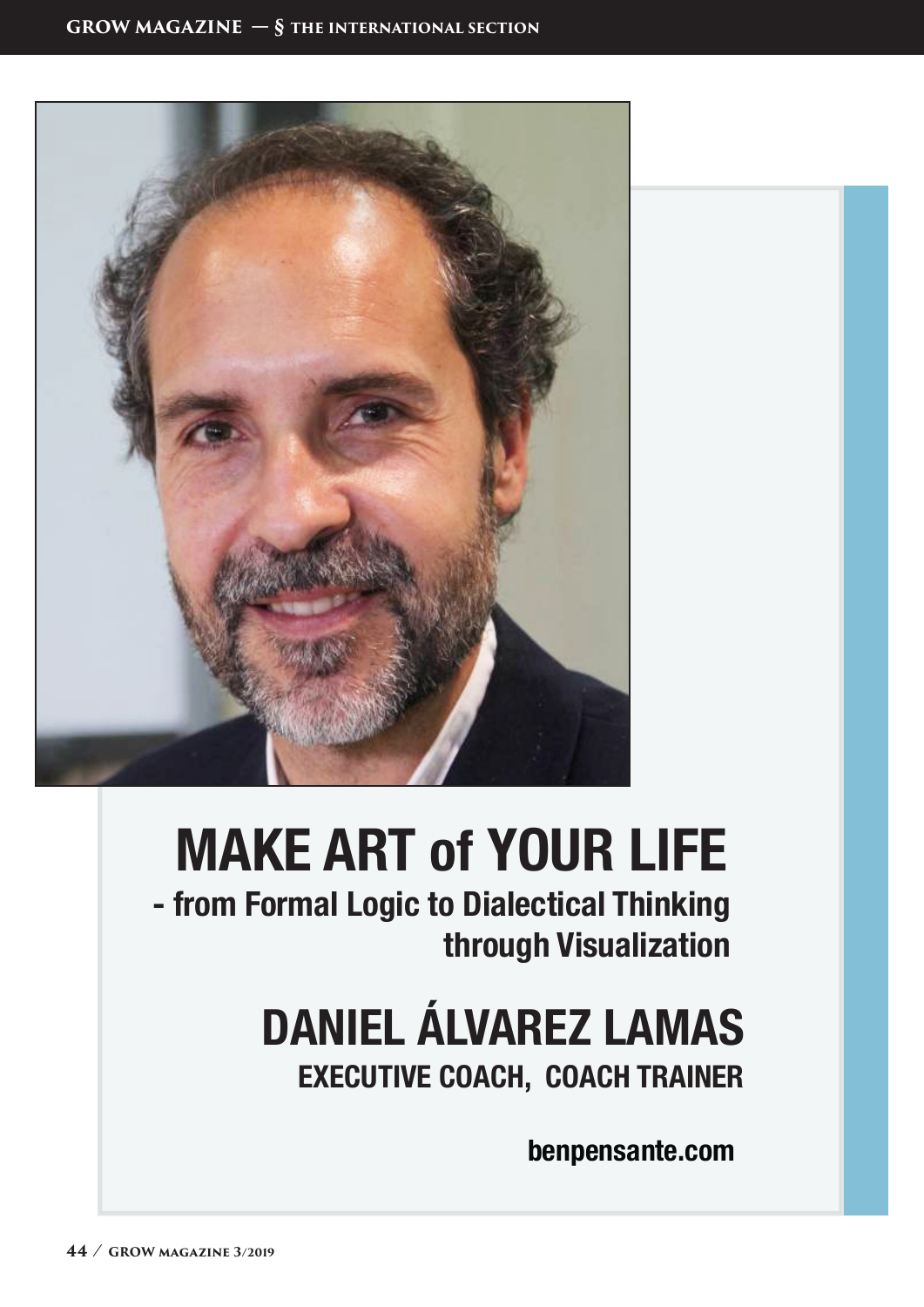

### » *DIALECTICAL THINKING* ‒  *THE MIND SPACE FOR CREATION* «

*DANIEL ÁLVAREZ LAMAS, founder of Instituto Ben Pensante, a coaching, mentoring and ICC Coach Training Institute in Santiago de Compostela, Spain, changed his career as a bank executive for the professional practice of coaching* ‒ *executive coaching and coach training. He also became the Spanish translator of the work of the researcher in human development OTTO LASKE. Among many other things.*

*In this article he asks the question why coaching makes such a big difference in our thinking and why it works. His answer?* 

*Read, and you will find out – and learn how to think dialectically as a habit!*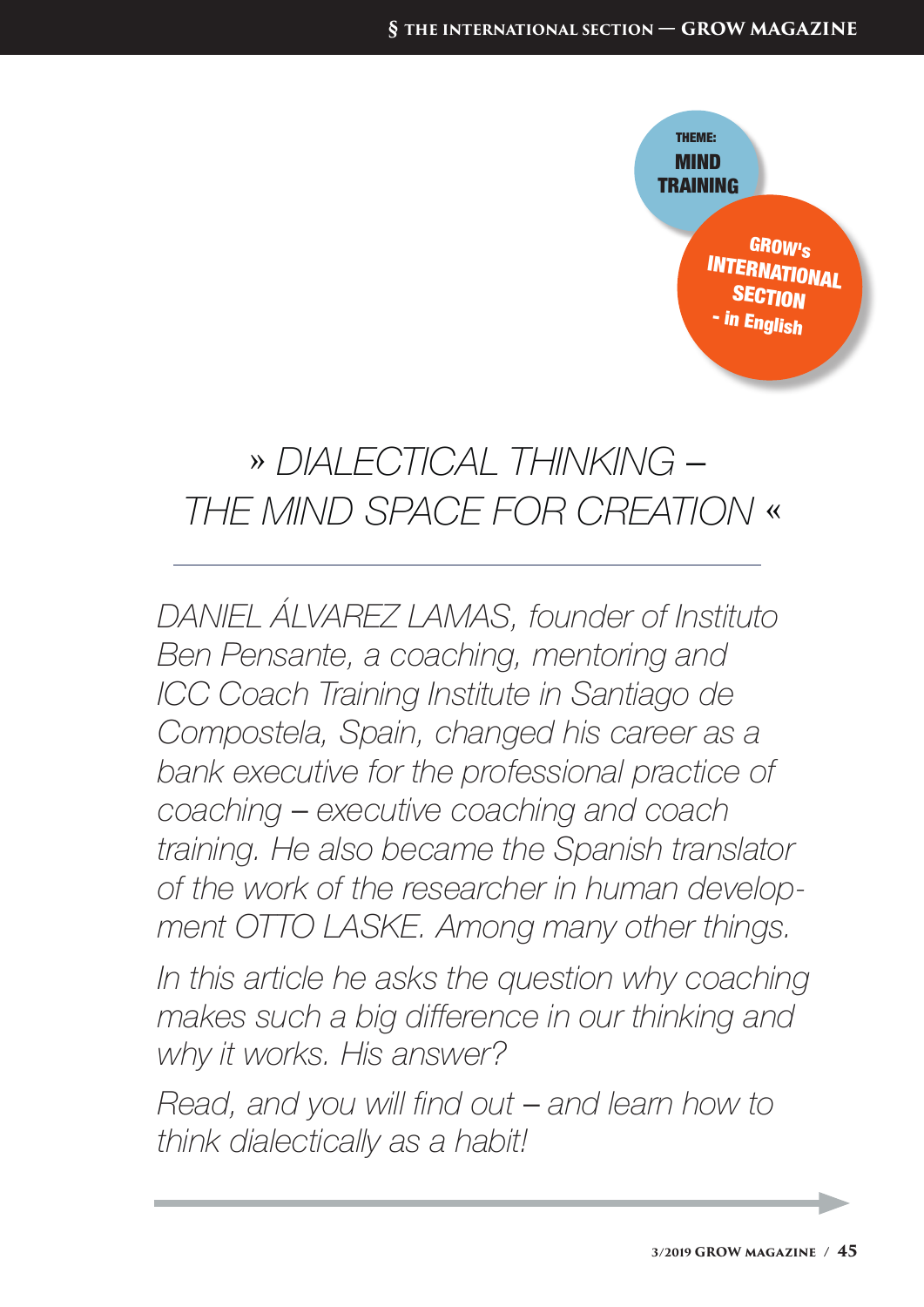**MAYBE WORDS LIKE** *Formal Logic* and *Dialectical Thinking* may sound new to you. But you will see that they are eased and will help you a lot to understand what happens in coaching and in other human development interven may sound new to you. But you will see that they are easy and will help you a lot to understand what happens in coaching and in other human development interventions. In fact, we will be speaking about coaching all the time.

We will discover why it works so well and the type of thoughts that result from the coaching process, especially through the visualization of a goal. So  $-$  let's start with the first key question:

#### **WHY DOES COACHING make such a big difference in our thinking?**

#### **by Daniel Álvarez Lamas** l,

**E NORMALLY USE** a type of thinking called *Formal Logic*, which gives us easy and practical solutions but is a heavy burden that stops us from getting creative ideas. That is why we need experts who lead the conversation, and therefore our thinking – the coaches. They will help us to get access to our best thinking and brand new solutions. In fact, we will get a new type of thinking, more developed and creative called *Dialectical Thinking*. This is what we will see here in detail.

But let us first get to know all **our life story**. We will need it for a complete understanding and for getting deep results in our coaching sessions. I hope it sounds familiar to you.

After the *"rebel without cause" stage* in our youth, we accept the social rules and pay attention to "*how to do things the way people do*". It is like surrendering in order to make things easier and **learn from social knowledge**. We learn how to think in order to solve situations, especially in relationships. We learn what to do in order to get what we want and to solve conflicts. If you look at it from a wide perspective, it means learning about social expectations  $-$  to know what people expect from you in every situation, and what can you expect from others.

**YOU SOLVE SITUATIONS** doing "what you should", so that the other person(s) will do "what they should" in turn. This can be seen as the *"should" stage*, the stage in which you know and follow the social rules.

These social rules for living together have implications in two dimensions:

- **Emotional** (how we feel)
- **• Cognitive** (how we think).

During this *"social agreement"* stage, a common way of thinking and feeling is so deeply installed in our minds that it seems that there is no other. In cognitive terms, this leads to *formal logic*, or *rational thinking*, a **"one view" besides common thinking**.

For example, here is a typical social rule that anyone may agree with: "*If I have a calm coffee with my colleague and explain something patiently, she will feel comfortable and think that my idea is not a mess*".

It implies understanding feelings and thoughts of both parties. It also feels sensible and wise but why does it fail so often?

In practical terms, the *"should" stage*, in which we learn to be **a good community member**, gives a big book of common learned solutions based on how we should feel and think. Great!, isn't it? It sounds like "and they were happy forever".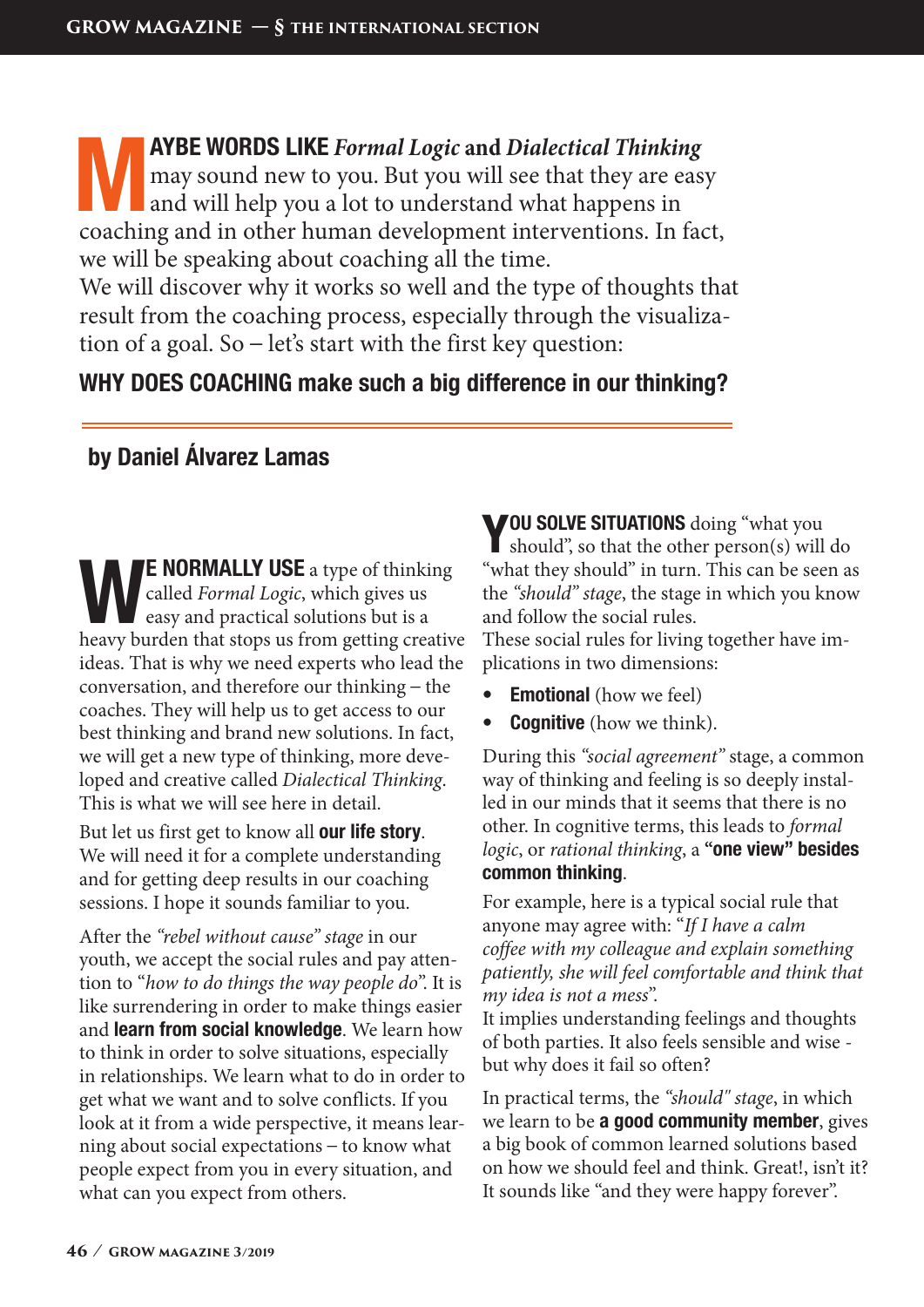We wish it was that simple, but many times we find ourselves thinking: "*Why don't things go the way it should?*" or *"I should do this, but …*" (as something prevents me from doing it). When this happens, we think that things "go wrong" which means "not as expected".

In this case, society has its own **emotional control devices** in terms of blame (remember the last time someone told you *"You should have done this!"*) or frustration (when you say *"He should have done that!"*).

These emotions have the intention of defending the ordered and happy society by keeping the "common rules" against the "egoistic instincts". I know it sounds strange that social rules can control the feelings of all human beings, but it also sounds familiar, doesn't it? These are the kind of feelings we deal with in coaching sessions when someone needs a change for self-realizing.

**LIVING IN A COMMUNITY** would be impossible without these social agreements, but **we are much more than this**, in two senses:

- Humans are not like computers and it is impossible that we really share the same interpretation of any situation (the same map, as NLP says). There is nothing like a "unique and only interpretation".
- Besides, reality is so complex that no book of learned solutions or best practices is capable of handling it.

We need more, we need our capacity of **Creation**. Creation is a human power with two remarkable results: it makes us feel self-realized and it helps us to find solutions when any (common) solution seems impossible. Human creativity is really  $amazing - so why don't we use it more often?$ Think about it.

When you are in trouble … Do you normally think about "the best practices" for this case or do you use your creativity?

Usually, at best, people have the capacity of creation as a hidden resource to be used "when things go wrong".

#### **» COACHING**  ‒ **a perfect example of dialectical thinking. «**

**THE AVERAGE PROCESS** when a problem is being created goes like this: You try a learned solution, it doesn't work, you feel pain and then you try it again or use a different learned solution, which fails in turn. This cycle goes on and on until the pain is so hard that, in some cases, you will go outside your usual patterns … and eventually go to a coach! Sometimes, the coach or the circumstances, will help a person to see beyond learned solutions. You will get a different type of thinking instead of searching a file in your memory, you create a new one out of the blue.

This is *Dialectical Thinking*, the mind space for creation.

**AREMINDER – a bit of history:** The concept of *Dialectics* comes from philosophers like PLATO, MARX and HEGEL in the western tradition, although it is much more widespread in East Asia where cultures have a long tradition of ideas like "*transcending and uniting the opposites*". *Dialectics* is the essence of the idea of a more complex way of thinking called *Dialectical Thinking*, acquired at the maturity of human life.

It was developed by M. BASSECHES, P. KING & K. KITCHENER and ROY BHASKAR. It is compiled and refined in a deep work about adult development by the less known and very expert, author OTTO LASKE, with whom I have worked. In a group of colleagues, we worked in applying the coaching process for creating dialectical thinking. We showed the direct connection in our research called "*coaching 4 evolutions*", published in *the Integral Leadership Review* \*.

<sup>\*</sup> Coaching 4 Evolutions research published in *the Integral Leadership Review*:

http://integralleadershipreview.com/13417-819-talent-strategies-develop ment-in-hr-by-stages-developmental-theory-research-through-coaching/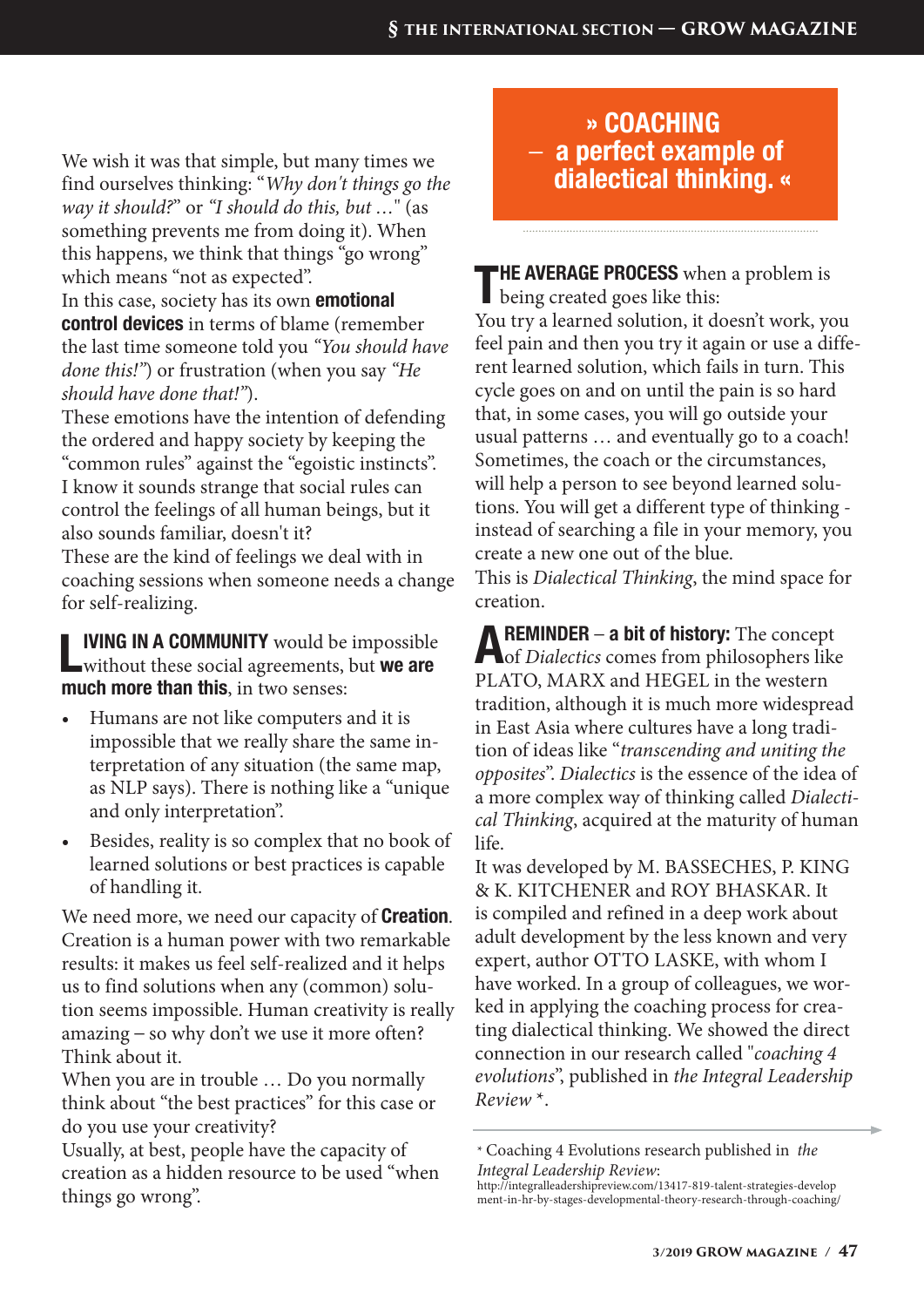**CO, AFTER THIS AWARENESS**, the big question **d** arises: How can we make use more often of our capacity of creation?. Which we now can convert into:

#### **How can we use our capacity of dialectical thinking instead of formal logic?**

From our experience and research, the coaching process is a simple and powerful way. Coaching is the art of *visualizing the goal*, which is a precise key for getting out of the labyrinth of social best practices towards an open space for feeling and thinking:

**1. Feeling:** The learned patterns provokes real pain to the person who tries to get rid of them. They are deeply rooted and try to convince you that there is no other way out of the problem. Giving them up is like an addiction detoxification process. Coaching, listening and patience, creates a wide space for this, opening a new range of deeper states.

**2. Thinking:** As soon as you feel free to think, the coach leads you through a dialectical process.

### WHAT IS THE DIALECTICAL PROCESS LIKE?<br>Perhaps you learnt in philosophy classes about it: *thesis, antithesis* and *synthesis*.

Let us see how they follow the same steps in the coaching process:

- **1. Thesis:** being aware of the present situation.
- **2. Antithesis:** creating a clear vislulization of the goal.
- **3. Synthesis:** letting a new solution arise.

Coaching is a perfect example of *dialectical thinking* ‒ the way out of formal logic to reach all your creative resources. Every human development discipline has its way for doing this three-step process.

»**REALITY AND PEOPLE are a miracle to admire and a challenge to deal with, not something to judge.**«

#### **WHAT IS THE RESULT OR SYNTHESIS when you display your dialectical thinking?**

**For example**, in the previous example, after a coaching session (with these three steps), you may understand that the other person has no time for coffees and a lot of demands, as she never gets any emotional reward from them. Maybe she is frustrated in her job. Also, you may understand that she wants a different type of professional (or even personal) relationship as a whole, and that her demands have always been short term oriented.

You may decide to explain to this person why this task is so important and acknowledge the work she has done … and listen to her to connect emotionally. And in doing so, you are opening a bilateral relationship away from a "social agreement" or "should" solutions.

It means that, with dialectical thinking, you will discover your own inner world and un**t means** that, with dialectical thinking, you derstand that any other human being is a world in itself. This is more complicated than applying learned solutions and far more creative. Also, you do not see reality as something that needs to fit with expectations, but a complexity of facts that may be seen from different views.

*Reality and people are a miracle to admire and a challenge to deal with, not something to judge*.

#### **As a result of what we have seen, I propose a final finding:**